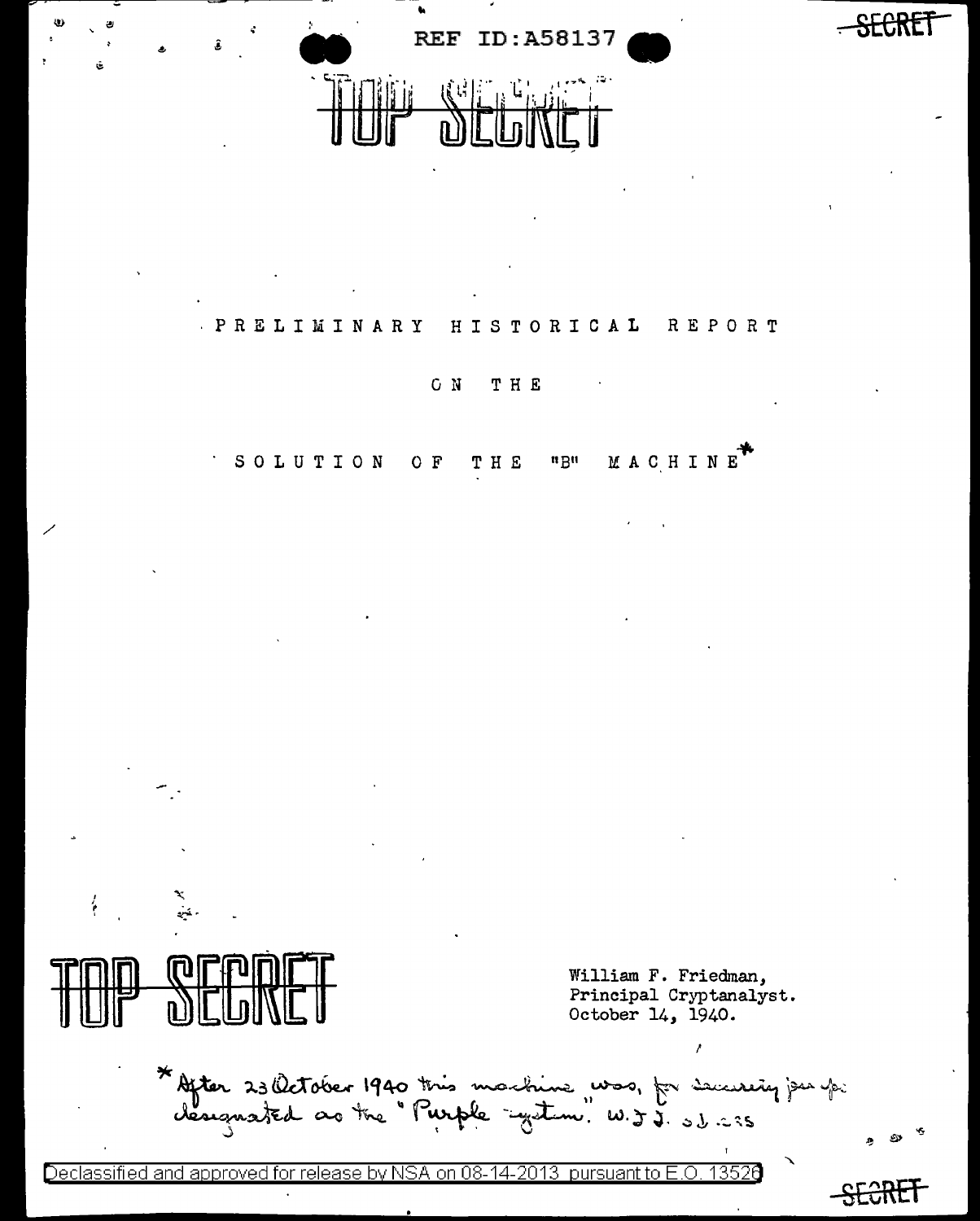

PRELIMINARY HISTORICAL REPORT ON THE SOLUTION OF THE "B" MACHINE

Part I. - Technical

"

1. In the latter part of 1938, messages appeared in a special secret Japanese cipher giving the authorization for travel for a "Communications Expert" named Okamoto, in order that he might put into service certain cr;ptographic paraphenalia termed by the Japanese diplomatic offices as the Type "B" cipher machine. This machine was to replace the then currently used Type "A" machine for highly secret communications among the important Japanese embassies<sup>1</sup> throughout the world and the Foreign Office in Tokyo. On February 19, 1939, a message bearing the date of origin as February 18, 1939, in superenciphered code  $(K-1)$  transposed and enciphered by special A-machine procedure) was intercepted and was found to give the effective date of the initiation of the B-machine as February 20, 1939.· The A-machine was still to be used by all holders for certain classes of communication.

2. Among the first messages received after the effective date of the B-machine were three messages, originating in Warsaw, which had a new type of indicator instead of the normal "A" type indicator. Examination of these messages showed that they were definitely not "A" type messages, but due to the fact that six of the twenty-six letters appearing in the text of the messages were abnormally high (as they would have been had the A-machine been used for their encipherment) it was assumed that the messages were prepared by the B-machine and that it was a modification of the basic A-machine. Further intercepts tended to corroborate this theory. The A-machine was continued in regular use at Hsinking and Shanghai and very occasionally (apparently when the B-machine was out of commission) the A-machine continued to be employed at the places which had been provided with B-machines.

3. After a brief study it was confirmed that the division of the letters into two categories (one group of six letters and another· group of twenty letters) which was the basis of the cryptographic treatment in the A-machine was retained in the B-machine but with a very important change. Whereas in the A-machine the 6 letters comprising the  $"6's"$  as well as the 20 comprising the "20's" were enciphered by means of what had been deduced as being a rotating commutator, whose stepping was controlled by a break wheel of 47 positions with certain skips in the cycle (the commutator could advance 1, 2 or 3 steps at a time), in the B-machine the "6's" were enciphered by means of a series of 25 hetergeneous and differently mixed alphabets which were constant in their nature and cyclic repetition. These 25 alphabets were merely a carefully selected set of 25 of the possible 720 permutations or transpositions of 6 elements taken 6 at a time, and a



1 Washington, Berlin, London, Paris, Moscow, Rome, Geneva, Brussels, Ankara, Shanghai, and Peking.

**SECRET** 

**-SECREf-**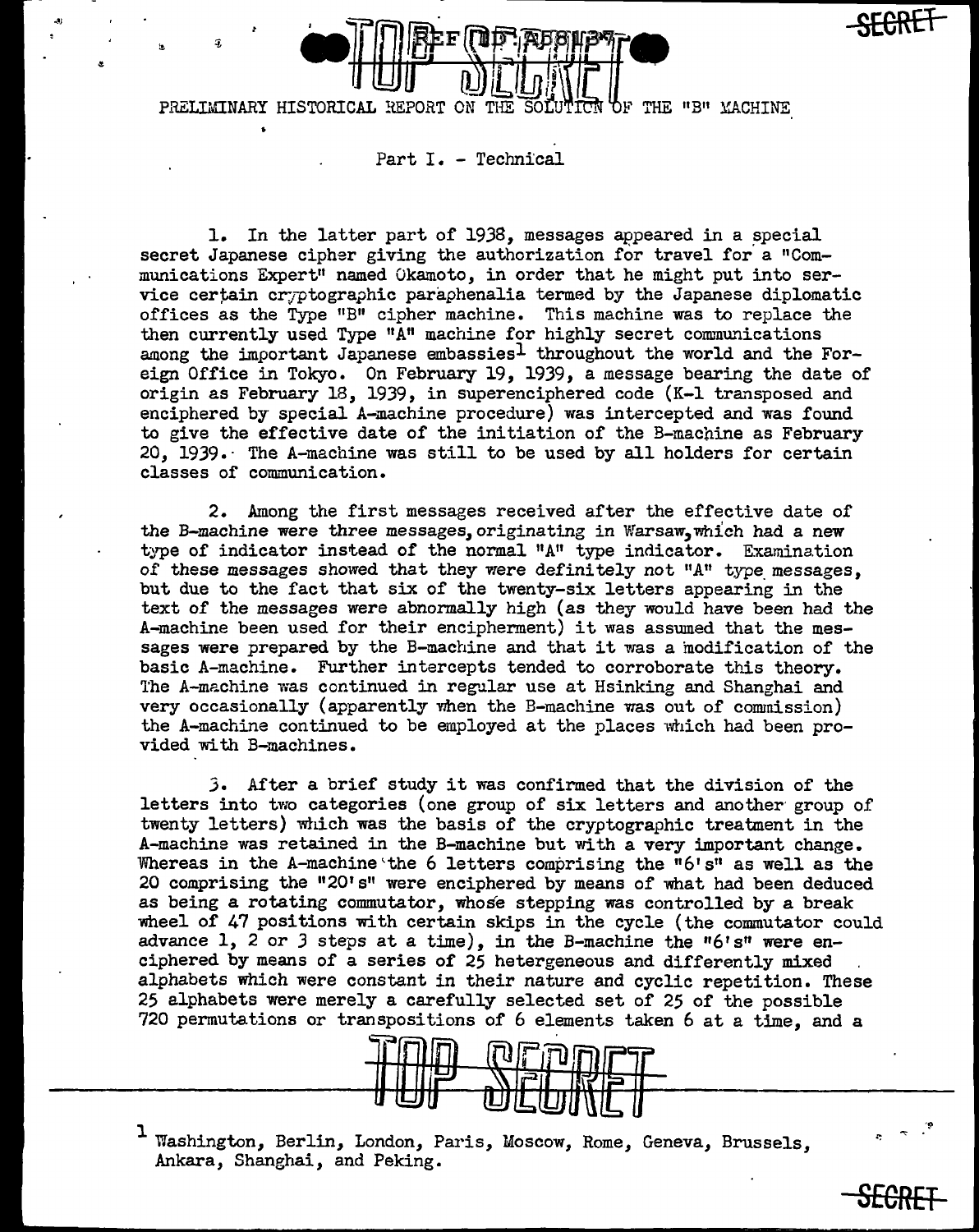

deciphering chart or "development" was constructed to correspond with these 25 permutations. This chart was revised and corrected from day to day until it became certain that all its elements were absolutely correct.

4. This having been accomplished (by April 10, 1939), it became possible, as a result of cryptanalytic technique elaborated for the purpose, to decipher the "6's" in practically every message of any considerable length in the B-machine. It was found that so far as the "6's" between two messages with unlike indicators were concerned, the only difference between one indicator and another was the starting point in the cycle of 25 alphabets. There were 120 different indicaters but only 25 different starting points, so that four (in certain cases, five) different indicators represented the same starting point.

5. When the "6's" in a given message were deciphered, the plain text values of cipher letters scattered here and there throughout the text became available, so that the skeletons of words and phrases offered themselves for completion by the ingenuity and the imagination of the cryptanalyst. For example, suppose that on a given day the 6 letters forming the "6's" were E Q A D R H and the following text was at hand:

Cipher: BRAXEF QCEVQO'OXHLCFDLNHQRVQPPLCERP.  $\begin{array}{l} \begin{array}{l} \begin{array}{l} \begin{array}{l} \end{array} \end{array} & \begin{array}{l} \begin{array}{l} \end{array} & \begin{array}{l} \end{array} & \begin{array}{l} \end{array} & \begin{array}{l} \end{array} & \begin{array}{l} \end{array} & \begin{array}{l} \end{array} & \begin{array}{l} \end{array} & \begin{array}{l} \end{array} & \begin{array}{l} \end{array} & \begin{array}{l} \end{array} & \begin{array}{l} \end{array} & \begin{array}{l} \end{array} & \begin{array}{l} \end{array} & \begin{array}{$ Plain:

It is not difficult to imagine that the missing letters are those shown below:

Cipher: BRAXEFQCEVCOOXHECFDLNHQRVQPPLCERP. THE JAPANESE GOVERNMENTRE QUESTSTHAT. Plain:

In this process of filling in the plain text values of the "20's" the cryptanalyst could be guided only by two things: (1) the positions and identities of the deciphered "6's" and (2) the context. For it speedily became apparent that any cryptographic relationship between the plain text and the constantly-shifting cipher text values in the case of the letters constituting the group of "20's" had been most carefully eliminated, disguised, or suppressed. This fact corroborated the conclusion drawn from all statistical and analytical tests made on the cipher texts of the various messages studied.

6. The process of filling in the plain text values of the "20's" was therefore, as a rule, a very difficult matter, depending usually upon the particular assortment of letters constituting the "6's". If the text was in Japanese there was, in addition to the difficulty inherent in that language itself, the added perturbation occasioned by the fact that the Japanese Foreign Office had, on May 1, 1939, instituted a species of "Phillips Code" in connection with their use of the B-machine, with a long series of arbitrary letters and abbreviations standing for numbers, punctuation signs, and frequently used combinations of letters, syllables, words, and sometimes complete phrases. For instance, the combination C F C represents period; C C F represents paragraph; the single letter L (not normally used in Japanese)

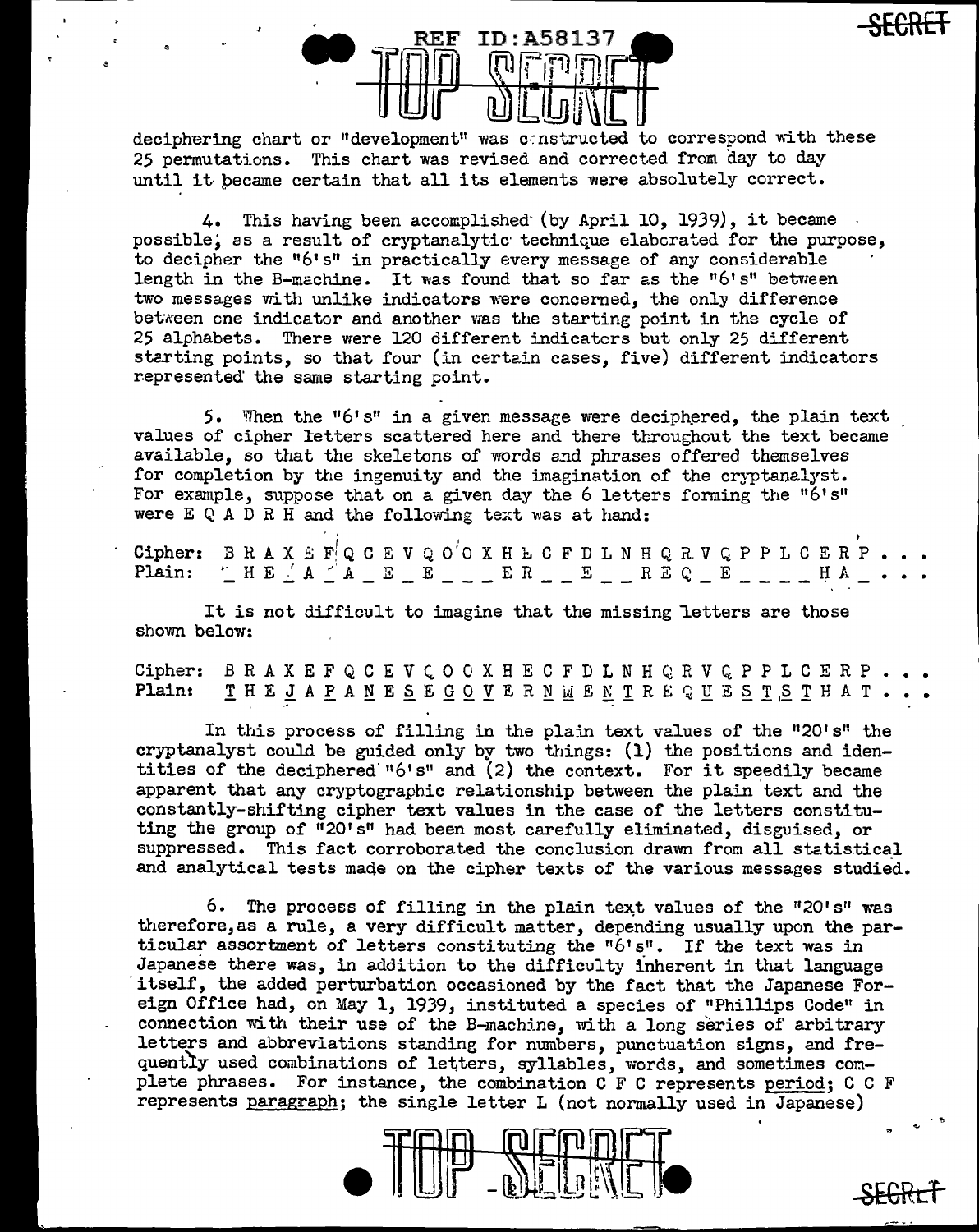

represents the diphthong ai; X represents ei; P represents ni; V represents long U; Q T  $\zeta$  represents Arita (shi) itashi tashi; B KW represents Beikoku (= United States); T K W represents Teikokuseifu (= Japanese Government); S N W represents Sukunakarazu, etc., etc. The difficulties introduced by this abbreviated or rather code writing alone were quite staggering as well as aggravating, for often the "text" even when finally reconstructed appeared more like code or a random assortment of letters than plain text.<sup>2</sup> For the reconstruction of such text, the services of the Japanese experts were absolutely essential, and the work went very slowly not only because of its difficulty, but. also because the services of these translators were available only a small part of the time when the traffic for the daily "Bulletin" permitted, which was quite seldom. However, occasionally it was found, after the " $6! s$ " in a given message had been deciphered, that these letters and their distribution throughout the message gave good indications of the presence, in whole or in part in the message, of normal English text. In such cases, the "guessing" process was likely to be considerably easier because of the absence of abbreviations (except for punctuation signs, in which case these were a help), because of the

A typical example of the sort of "text" usually found at the beginning of messages is the following: Cipher: F G P X P I X U D B D G E C Z L B L N U Z Q O Q H 'Y N M R Q A R J O P  $\vert$ Plain: X F C G J W F 0 V n· D N 0 *B* B F Y X F 0 C F Y L C C F M S G T S J VR DEILO AXPPP LIGDK ZFGRA KHIFI CGURV FELBK WTLSI The correct grouping of letters and the interpretation of the foregoing "plain text" is as follows:  $X F C = Dai - g\overline{o}$ G J W =  $15$ F 0 *V* = Open parenthesis  $D D = 2$  $N$  0 = "cf" (Jap.plain text particle possessive)  $BB = 1$  $F Y X = Close parentheses)$ F O C = Gokuhi (= Secret) F Y L = Kancho fugo atukai  $C C F =$  Shin sho (= Paragraph)  $M S = 3$ <br>G T S = Getsu (month) J V R K *=* JUroku (= 16th)  $H I = Japanese word for "day"$  $F I C = Begin$  kana spelling  $G \cup R \vee = Gur\vec{u} (= Grew)$  $F E L = C$ lose kana spelling B K  $\mathbb{W}$  = Beikoku (= U. S.)  $T L S I = Taishi (= Ambassador)$ 

 $\mathcal{L}^{(1)}_{\mathcal{L}^{(2)}}$ 

In running language, the message begins as follows: "Number 15 (part 1 of 2 parts) Secret, to be kept within the Department paragraph On March 16th the American Ambassador, Grew", etc.

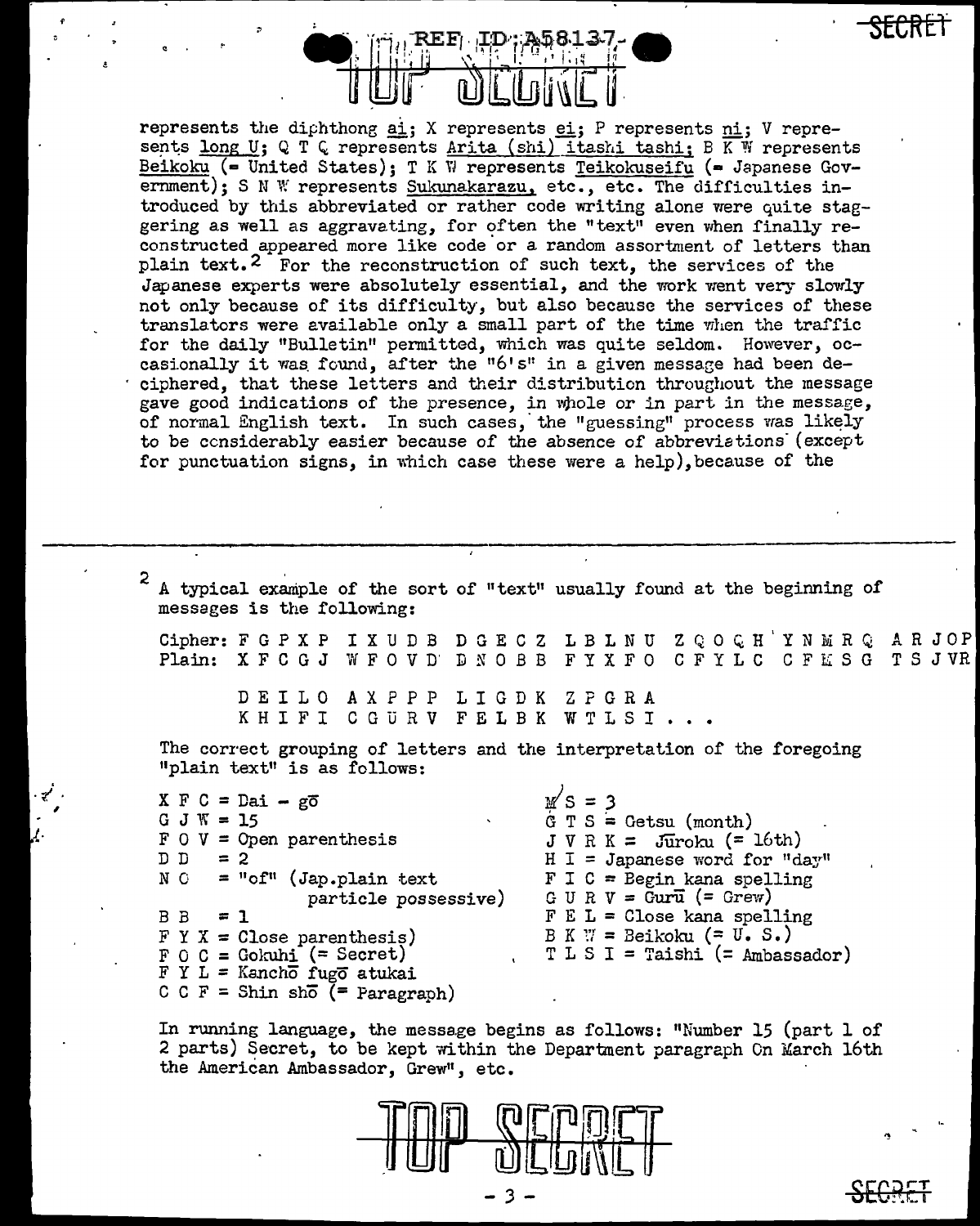SECRET



cryptanalyst's greater familiarity with the language, and because of the availability of the services of a larger number of workers. It happened that in several cases, after a few words had thus been obtained by pure "guessing", a clue was afforded as to the general nature of the message and this led to a frantic search for a complete document which might be available either in our ovm files or in the files of other government agencies. One case was found in which the B-machine message contained a paraphrased version of a messaee which had been transmitted in K-1 code. Advantage was, of course, immediately taken of this circumstance but the entire text of the B-machine message could never be reconstructed from the paraphrased K-1 versjon, possibly because of the excellent paraphrasing,  $_{\rm}$  possibly because of the presence of abbreviations, possibly because of both. Certain English text messages, however, were reconstructed, some of them to the extent of  $90-95%$ , because the documents being quoted in the messages were fortunately located and obtained, most often through the cooperation and good offices of G-2.

7. In all, the plain texts for parts of some 15 fairly lengthy messages were obtained by the methods indicated above, and these were subjected to most intensive and exhaustive cryptanalytic studies. To the consternation of the cryptanalysts, it was found that not only was there a complete and absolute absence of any causal repetitions within any single message, no matter how long, or between two messages with different indicators on the same day, but also that when repetitions of three, or occasionally four, cipher letters were found, these never represented the same plain text. In fact, a statistical calculation gave the astonishing result that the number of repetitions actually present in these cryptograms was Loss than the number to be expected had the letters comprising them been ... a at random out of a hat! Apparently, the machine had with malicious  $\text{L}$ :ent -- but brilliantly -- been constructed to suppress all plain text repetition. Nevertheless, the cryptanalysts had a feeling that this very circumstance would, in the final analysis, prove to be the "undoing" of the system and mechanism. And so it turned out!

8. In all the foregoing studies, several factors stood out. First, the basic law underlying the B-machine was of such character that the ciphering mechanisms seemed to start from certain initial settings and to progress absolutely methodically without cyclic repetition of any sort, straight through to the end of the messages, the longest of which for which plain text had been recovered comprised over 1,500 letters. Secondly, two identical plain-text letters in sequence could never be represented by two identical cipher-text letters; nor could two identical plain text letters 26 letters apart be identicaJly enciphered. This phenomenon which was termed "suppression of duplicate encipherments at the 1st and 26th intervals" formed the subject of long and arduous study, fruitless experimentation and much discussion. Thirdly, two messages with identical indicators on the same day appeared to be identically enciphered, and on direct superimposition shovred themselves to be monoalphabetic within columns, but with the monoalphabets constantly, irregularly and unpredictably shifting from column to column. Fourthly, two messages with identical indicators

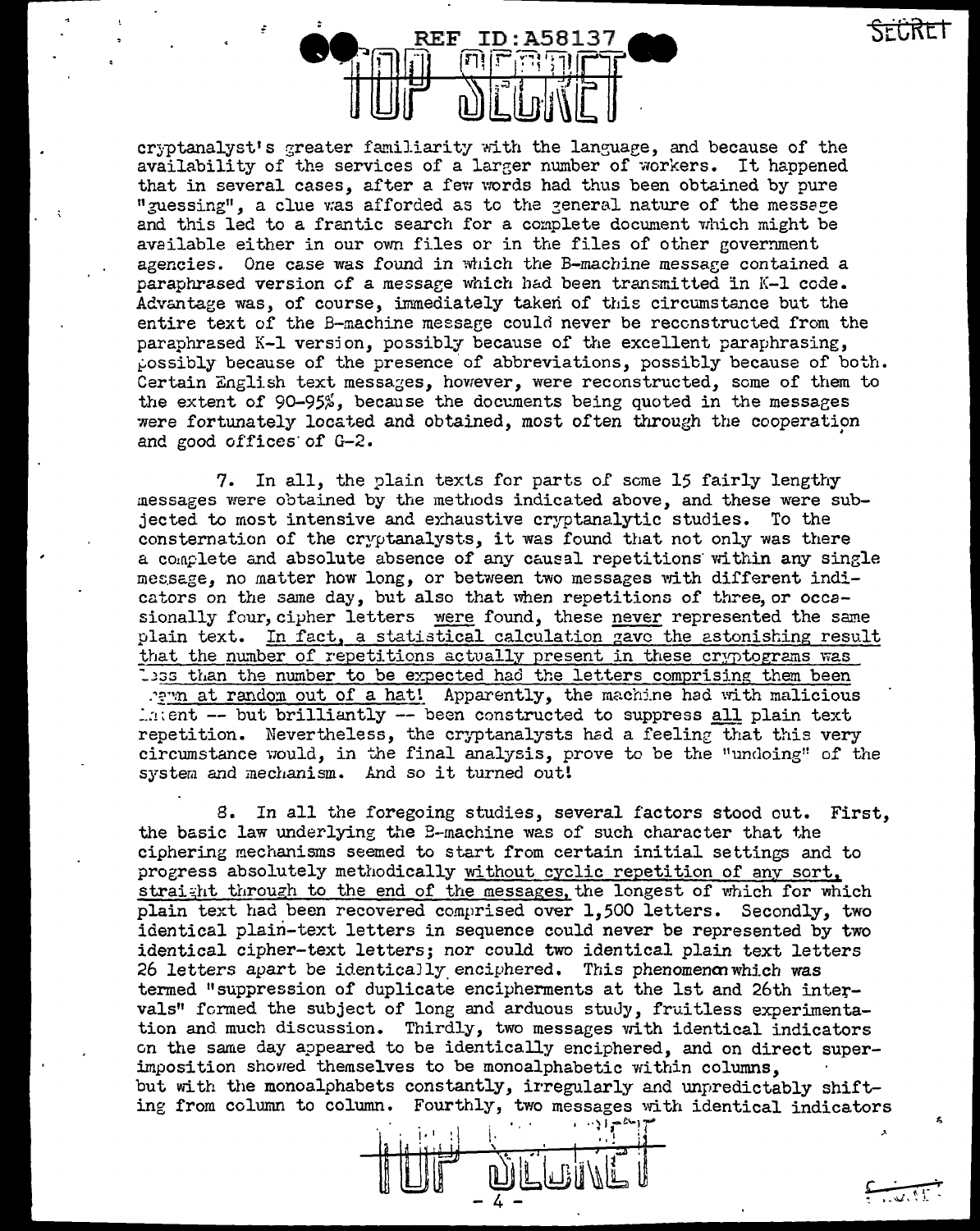

on different days (different plugboard arrangements into the machine) were absolutely different. Fifthly, two messages with different indicators on the same day (same plugboard arrangement) were absolutely different and showed no cryptographic similarities whatsoever. Sixthly, in each line of 26 letters, two identical letters could be identically enciphered except at the 1st interval, that is, identical encipherments could, and often did, occur within a line of 26 letters at all intervals, except at the 1st interval, although this phenomenon was rare at the 2d, 3d, 4th and 5th intervals.

9. At the same time as the foregoing phenomena were being studied, intensive research was continued in an endeavor to establish primary or basic cipher sequences of the nature of those usually found in cryptographs with rotating commutators, rotors, and the like, such as in the Hebern and Enigma cryptographs, our M-134, etc. For it was inconceivable that the machine employed a multiplicity of non-repeating keys of lengths corresponding to the lengths of the messages and, moreover, theoretical considerations eliminated the possibility that running keys were being used. Somewhere, somehow, the existence of cyclically repeating keys or sequences must be uncovered before solution could be effected. But all efforts to disclose the presence of cyclically repeating sequences were fruitless. In one and only one case was there found even the slightest hint of such sequences as were being sought. In a certain English text message the letter E was found to be represented by Q, 26 letters away another E was found to be represented by Y, and again 26 letters away another E was found to be represented by V, making the sequence QYV; in the very same message the same trigraph Q Y V was found to represent three L's similarly spaced. Attempts to add to this Q Y V sequence were absolutely unavailing. In this long, exhaustive and tedious search for repeated sequences or partially repeated sequences much labor and energy was expended but it was realized that the difficulty was probably due to the paucity of the text, despite the number and length of the individual messages available for study and for which the plain text had been reconstructed. It became a parent that what would be necessary was to obtain, by some manner or other, several messages in the same indicator and on the same day, or else to convert several messages with the same indicator but on different days to the same base, before oven the existence of such cyclic sequences could be detected.

10. In all the thousand or nore messages on hand there were but a mere baker's half dozen or so cases where there were two messages on the same day and in the same indicator. More than two had never been found and this was to be expected in a system with 120 different indicators available for selection each day. In one case of this rare phenomenon the plain text for one of the two messages was available but very little could be done even then as regards the solution of the other member of this pair of messages. For such a method of attack at least 20-25 messages all in the same indicator and on the same day would be necessary and this was of course recognized as a perfectly hopeless expectation. There remained the possibility of converting several messages with the same indicator but on different days to the same base and while this method of attack looked extremely difficult it did not appear hopeless.

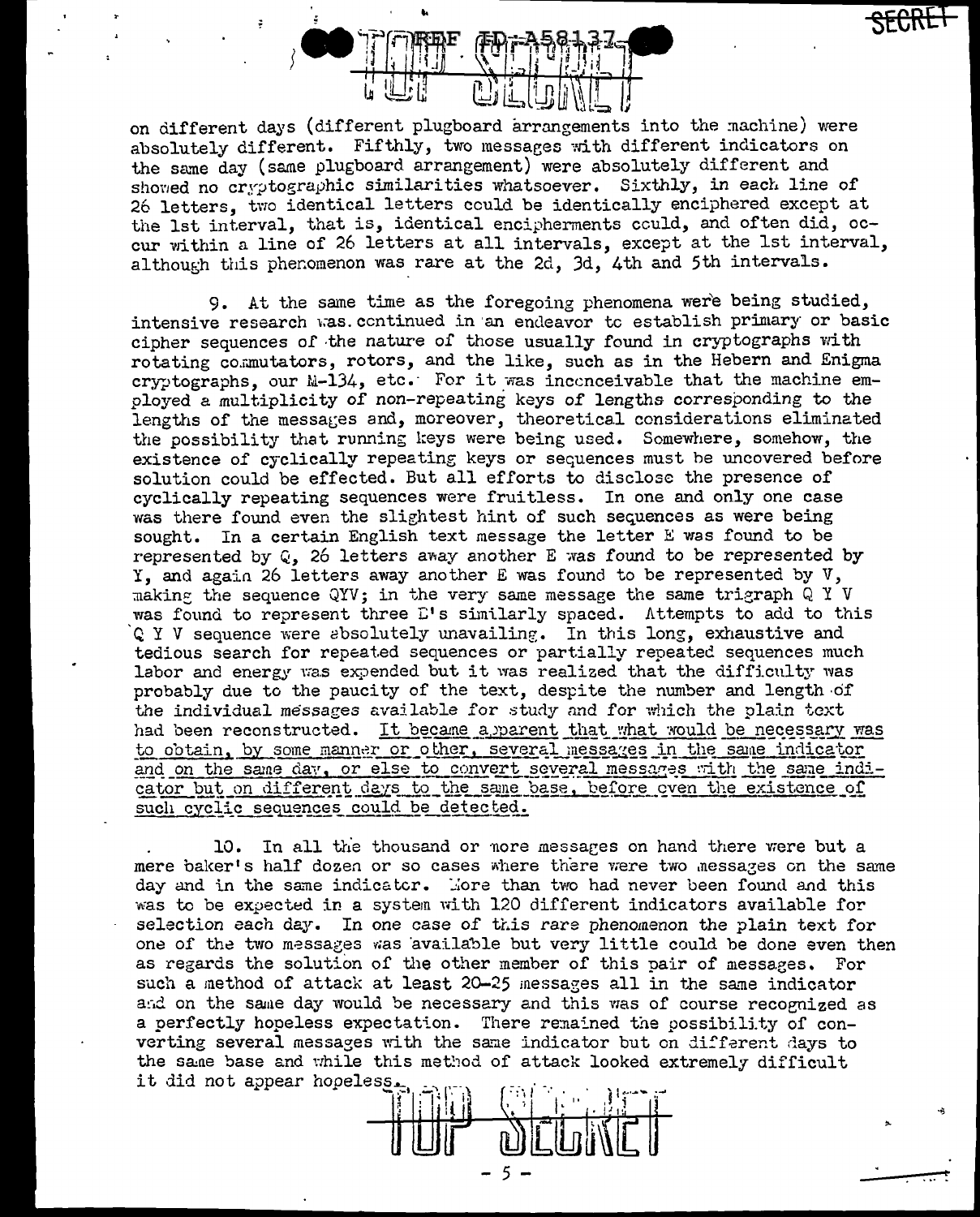11. A method for this conversion to the same base was developed and was termed "the identification of homologs." That is, an attempt was to be made to establish that a given letter on a certain day and another letter on a different day were treated in an absolutely identical or, more accurately speaking, honologous manner by the machine when set to the same indicator. This conversion process is too involved to explain in this report but suffice it to say that difficult though it is, it was successful in two cases. Cne of these yielded a set of 6 nessages, all in indicator 59173, which could all be reduced to the same base. These formed the crucial set of messages from the study of which success in solution of the machine was finally achieved.

12. Distribution tables of the letters constituting the text of these six messages were made. It should be stated that in four of these six crucial messages only fragments of plain text had been reconstructed, here and there; the complete or nearly complete plain texts of only two of these six messages had been reconstructed. However, enough data were accumulated from these two completely and the other partially reconstructed messages to yield distribution tables which, on careful examination, disclosed the presence of repeated sequences, here and there. This, on September 20, 1940, at about 2:00 P.M., was the very first indication that a successful attack might be possible. There was much excitement at this first glimmer of light upon a subject that had for so many months been shrouded in complete darkness and regarded occasionally with some discouragement. The nature of the distribution tables referred to is also too involved to explain in this report, but suffice it to indicate that they showed certain symmetries between the successive cipher equivalents of a given plain-text letter and the successive appearances of that plain-text letter in the cryptographic text.

13. As soon as the existence of cyclic or symmetric sequences became clear, attempts were made to uncover complete basic sequences of the type theoretically predicted. But many conflicts and inconsistencies soon developed, due to the fact that the cryptographic laws underlying the shifting from sequence to sequence were still unknown. Concurrently with the work connected with straightening out and removing inconsistencies in these reconstructed basic sequences ran the work of uncovering the cryptographic laws referred to, and very soon the general nature of the latter became quite clear. All efforts were concentrated upon the development of the specific laws and specific basic sequences applicable to the indicator under study, viz, 59173, with a view to uncovering all the cryptographic phenomena in this case and then searching for analogous phenomena in the case of other indicators. Certain qualified personnel from other sections were brought in to assist, and a considerable amount of night work was ' found desirable in order to push this study to completion at the earliest possible moment.

14. By September 27, just one week later, the work had progressed to a point where it became possible to hand in two translations representing the very first "solution" to the B-machine. Two messages of recent dates, both in the 59173 indicator, were available and were solved by



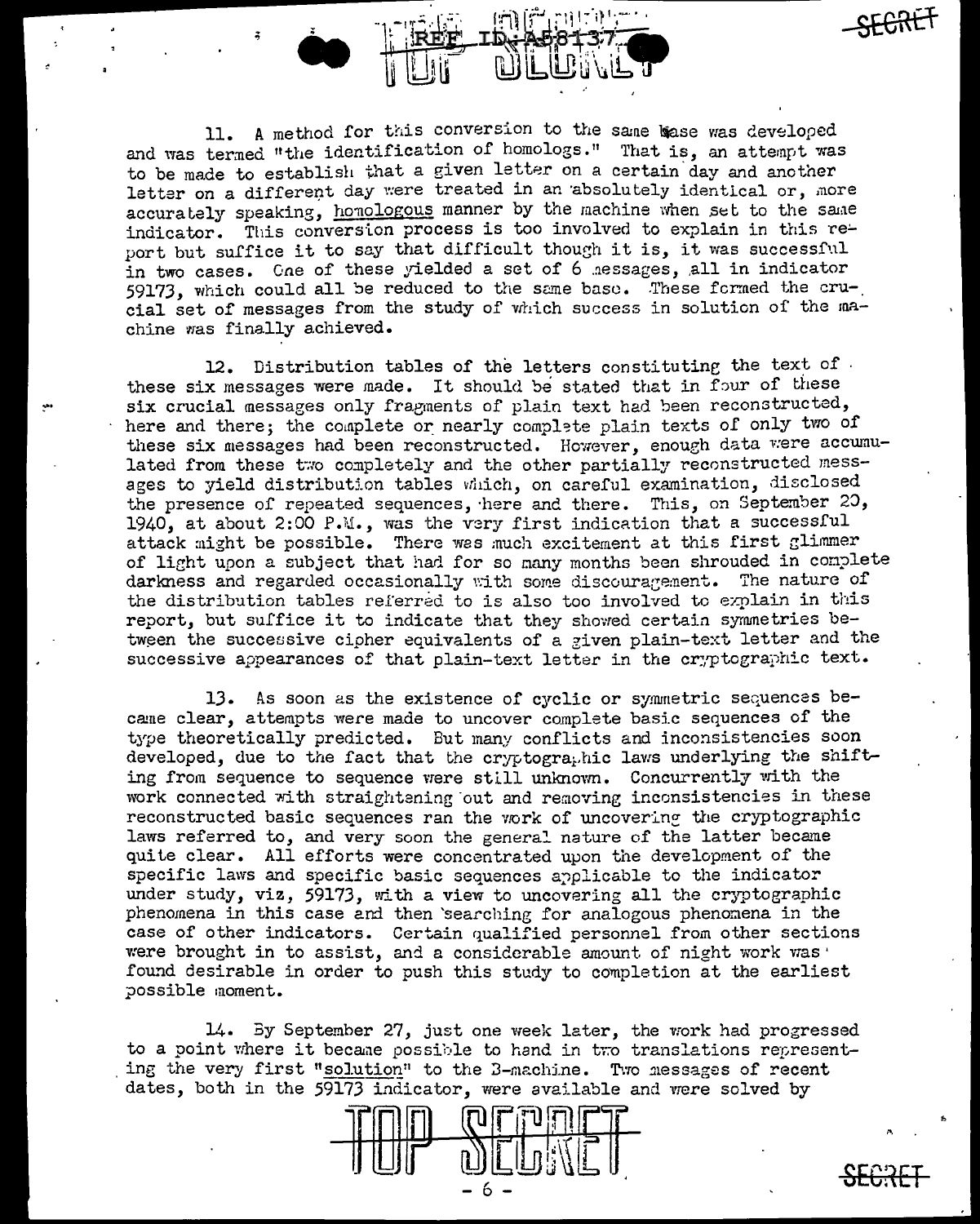

applying the principles of solution by homologs, guided by the aid of the reconstructed basic sequences. It was all the more gratifying that this could be done on the very day that announcement was made of the signing of the Tripartite Agreement among Germany, Italy, and Japan.

15. Much work remained to be done, however, since only the data applicable to but one out of the whole set of 120 indicators were at hand. To solve the remaining 119 indicators appeared still to present quite a large problem. These solutions consist of finding the initial settings of three 20-level rotary, electrical cryptographic elements of 25 points each, and finding the crder in which these three elements are brought into play within each indicator system. With but little slackening of the pace set by the personnel themselves, work has progressed with vigor and at this moment solutions for over one-third of the 120 indicators are available.

16. As to the mechanics of the B-machine, naturally the basic princioles of its construction and operation were deduced from the cryptographic phenomena observable in the messages, and immediately plans were initiated for the construction of an equivalent machine for our purposes. Orders for the materiel for 2 fully automatic machines were placed and expedited. While awaiting the arrival of this materiel a hand-operated machine was designed by personnel of the J-B section, constructed by them, and is at this writing being used to assist in the decipherment of messages. Basically, the B-machine consists of 13 rotary, 6-level, 25-point, switches of the type employed in automatic telephony. One of these 13 switches controls the encipherment of the "6's" and it goes through the same 25-point cycle over and over again as many times as is necessary to encipher the messages. It has 150 crossconnections, which, as stated above, had been established long ago. As to the "20's", these are enciphered by means of 3 banks of 4 switches each, each bank having 500 cross-connections, making a total of 1,500 sub-circuits available for the encipherment of any given letter. The arrangements for advancing these switches is such that for a given indicator, say 20846, bank number 3 steps continuously, bank number 2 steps once for every 25 steps of bank number 3, and bank number 1 steps once for every 625 steps of bank number 3. This type of motion has been designated as a "321" motion. For another indicator the order of this stepping may be different and in all there appear to be 6 different types of stepping: 1-2-3, 1-3-2, 2-1-3, 2-3-1, 3-1-2, and  $3-2-1$ . Although there are 120 different indicators there are only 6 different types of motion or stepping of the three ciphering switches, so that it appears that each type of motion is represented by 20 different indicators. What differentiates one indicator from another within such a set of 20 indicators are the relative starting points within the three banks of switches. These starting points appear to have been very carefully selected so as to preclude or reduce the possibility of "overlaps," that is, the production of two messages which in whole or in part have been enciphered by identical keying elements in identical sequence. Once these factors concerning all indicators have been established, and our machine is in operation, the reading of B-machine messages resolves itself into the establishment of the daily plugboard arrangement, that is, the order and identity of the wires leading from the keyboard into the cryptograph and thence out of the cryptograph into the printing unit. Cryptanalytic procedures for this purpose have already been established and tested, so that this should not be a serious<br>  $\prod_{i=1}^{n}$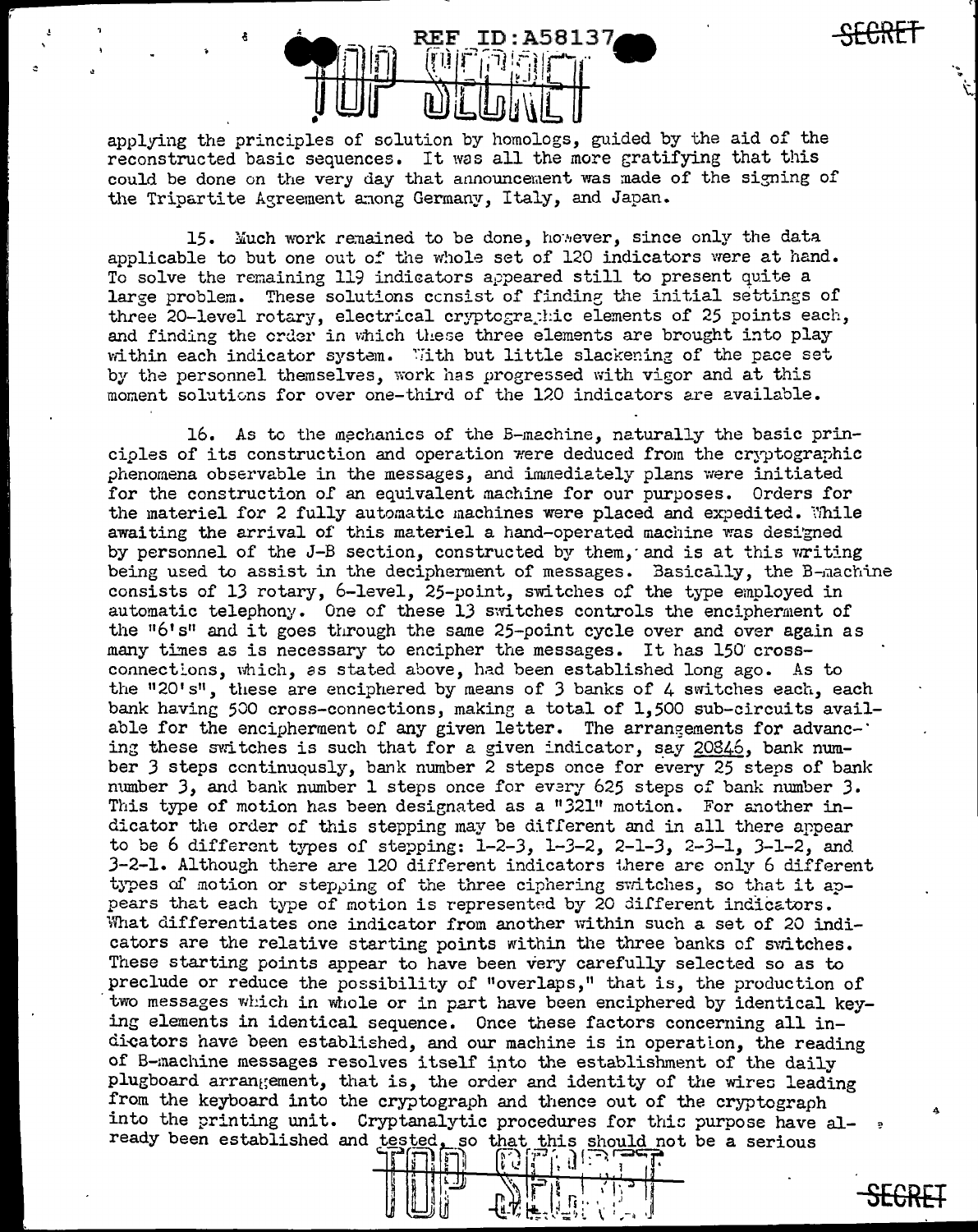

**SECRET** 

..

! '

problem. Given a long message or several short ones of the same date, solution should be possible in an expeditious manner.

1'7. The solution of the B-machine has, as a concomitant, thrown considerable light upon the mechanism of the A-machine with the result that our present A-machine will be modified in the light of these discoveries and will be made more efficient. The whole situation with respect to the cipher machines em.loyed by the Japanese Foreign Office now appears to be integrated into a consistent scheme of development from its earliest and simplest beginnings, about 1930, to its present quite complex form. Problems concerning the A-machine and questions for which logical and "reasonable" answers could not be found are now explainable on the simple grounds of the type of cryptographic mechanism employed in the earlier machines, which seems to be the rotary switch used in automatic telephony, rather than the revolving commutator employed in our present A-machine.

\* \* \* \* \* \*

## Part. II. Credits

18. The successful solution of the B-machine is the culmination of 18 months of intensive study by a group of cryptanalysts and assistants working as a harmonious, well-coordinated and cooperative team. Only by such cooperation and close collaboration of all concerned could the solution possibly have been reached, and the name of no one person can be selected as deserving of the major portion of credit for this achievement. The parts played by the individual members of the team may, however, be indicated.

19. The specific direction and coordination of all studies on this project was the joint work of Cryptanalyst Frank B.Rowlett and Assistant Cryptanalyst Robert O. Ferner. Their indefatigable labors and brilliant analytical work testify and are a credit to their cryptanalytic skill, training and experience. To their joint direction and efforts are due the extremely fruitful analysis of the cryptographic mechanics underlying the operation of the B-machine as a whole, the theory of its operation, and the development and solution of the "6's" at any early date in these studies. They were also extremely active in pushing the solution to a successful conclusion by organizing and directing the reconstruction of the developments or wirings of the switches for the "20's". Junior Cryptanalysts Gcnevieve *a.* Grotjan, Albert W. Small, and Samuel S. Snyder did most excellent work in recovering the "6's" during many months of apparently hopeless effort. In this work they were occasionally assisted by Cryptographic Specialists Cyrus C. Sturgis, Jr., Kenneth D. Willer, and Glenn S. Laudig. Of the latter two mentioned, it should also be stated that their very large output of work in the decoding of  $J$  code material, assisted part time by other members of the J-Section, lifted much of the heavy burden of this absolutely necessary current translation work from the

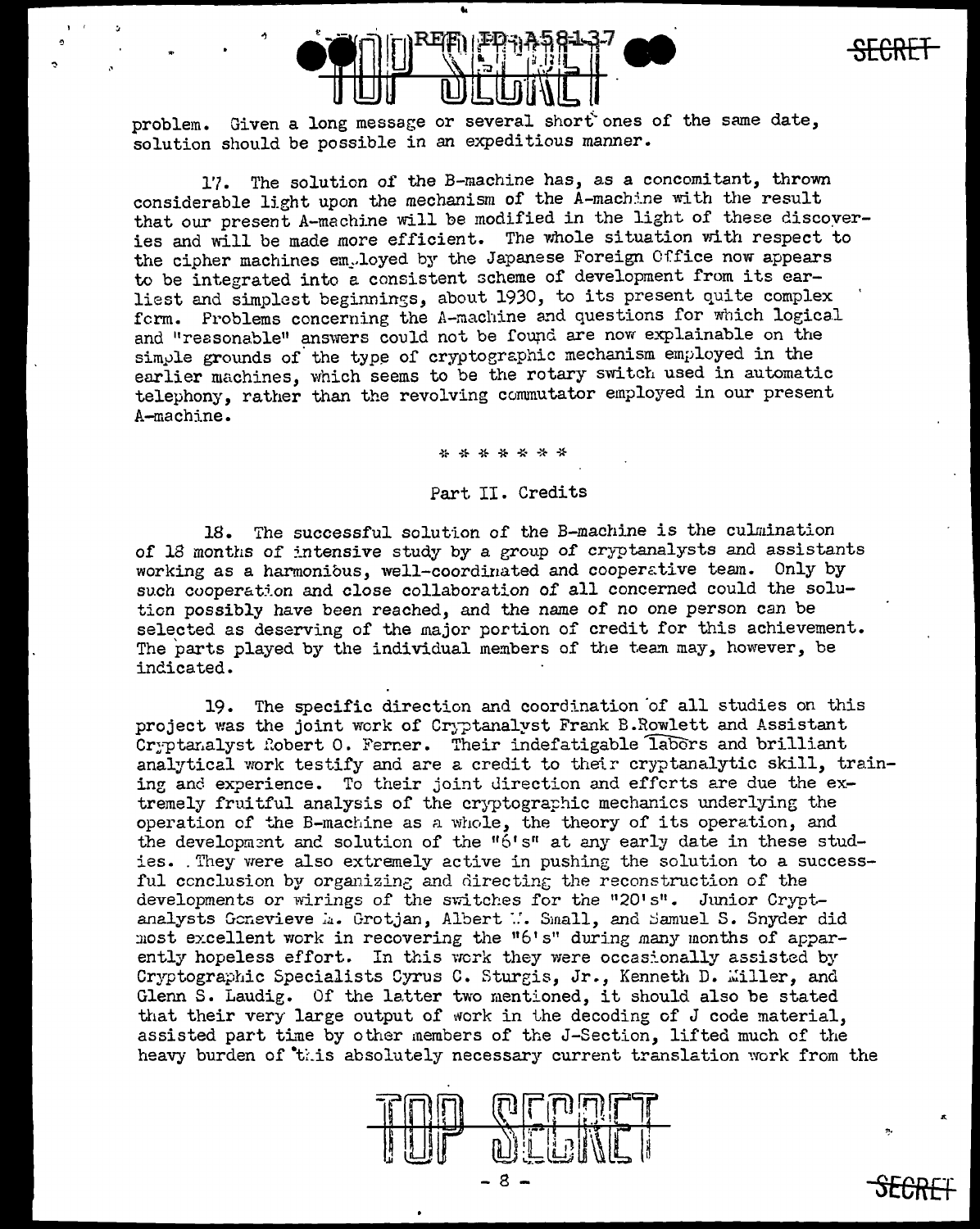

shoulders of the other members of the J-section, thus giving the latter more time for research on the B-machine than would have otherwise been possible. For the original suggestion of the electrical telephone switching mechanism for duplicating the encipherment of the "6's", the design and construction, in collaboration with Mr. Rowlett, assisted by other members of the section, of the machine for deciphering the "6's" and for excellent work in the decipherment of the "6's" in current traffic over many menths, Cryptographic Specialist (now 1st Lieutenant) Leo Rosen is to be mentioned. He also supervised and assisted in the construction of the hand-operated E-machine designed by the cryptanalytic staff of the J-section; in this latter project Junior Cryptanalyst H. F. Bearce, Cryptographic Specialist Edward J. Hawkins, Sgts. Wilder and Roy also assisted. In this connection, it should also be mentioned that the shop facilities of the Rádio Laboratory, Navy Yard, were kindly placed at our disposal and certain materiel furnished therest, through the courtesy of Commander L.F. Safford of the Communications Security Group, Office of Naval Communications. This greatly facilitated the construction of the hand-operated B-machine. The excellent work of Tabulating Machine Supervisor Ulrich J. Kropfl and Cryptanalytic Aide Mary J. Dunning in performing countless tabulating machine operations deserves mention, as well as the painstaking work of the various card punch operators under their supervision. Miss Dronenburg performed and assisted in many clerical jobs of routine and special nature in connection with these studies. The work of Research Analysts John B. Hurt and Paul S. Cate must be mentioned in connection with our efforts to reconstruct the texts of messages in Japanese. This difficult work had to be done in what little time could be spared from their regular and arduous duties as translators. The work of Cryptographic Clerk Frances M. Jerome in maintaining the files of the intercept traffic necessary to these studies proved to be extremely helpful; her everyday work in operating the "6's" deciphering machine was painstaking and accurate. To Cryptographic Clerk Mary Louise Prather credit should be given for the careful keeping of the records and index of all messages; it was also she who found the paraphrased K-1 message mentioned in Par. 6, and which played an important part in the final break into the system. After the initial solution of the "20's" had been made there was great pressure to hurry the work along as fast as possible. In addition to considerable overtime work by members of the J-section, certain personnel from other sections of the S.I.S. were brought in to assist. Some of them performed this work only as voluntary overtime. In this special assistance the names of the following persons are to be mentioned: Associate Cryptanalyst Abraham Sinkov, Assistant Cryptanalyst Lawrence Clark, Junior Cryptanalyst Delia Ann Taylor, Cryptographic Clerk Wilma Z. Berryman, and Cryptographic Specialist Edward E. Christopher, Jr.

The vigilance and excellent work done by our various monitor stations in intercepting and copying the necessary traffic also deserves special mention. The assistance rendered by G-2 in obtaining certain data has already been mentioned.

The undersigned was directed to participate in the "B" machine ' studies in August 1939, and from that time on these studies were under his general supervision, at the same time that he carried on some of the duties from which he had not been relieved. In addition to this general supervision  $\Pi^n$  $\Pi$  $\Pi$  $\Pi$  $\Pi$  $\Pi$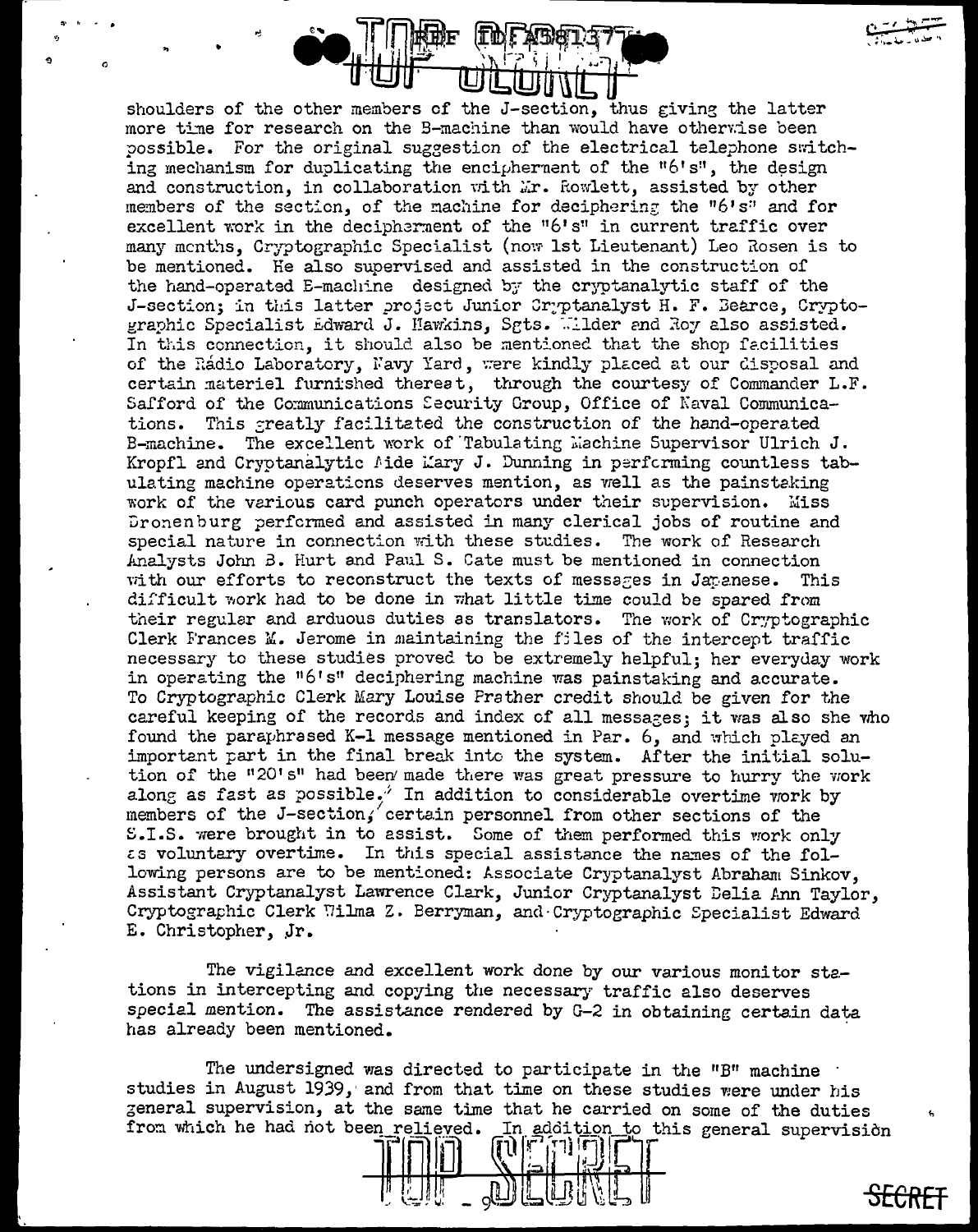

he also directed and himself conducted special studies with a view to uncovering the cryptographic principles underlying the B-machine. He wishes to take this opportunity to indicate his pratification of the demonstration, by his assistants, of their grasp of the cryptanalytic techniques taught them as a result of their participation in the training afforded by the Signal Intelligence School, as well as his pleasure at the manner in which the individual members of the team earnestly and wholeheartedly collaborated in this joint effort. He also wishes to express his appreciation of the important assistance rendered by the Officer in Charge of the Signal Intelligence Service, and his commissioned assistants, in expediting the procurement of personnel, supplies, and special information when needed.

William F. Friedman, Principal Cryptanalyst.

October 14, 1940

Y